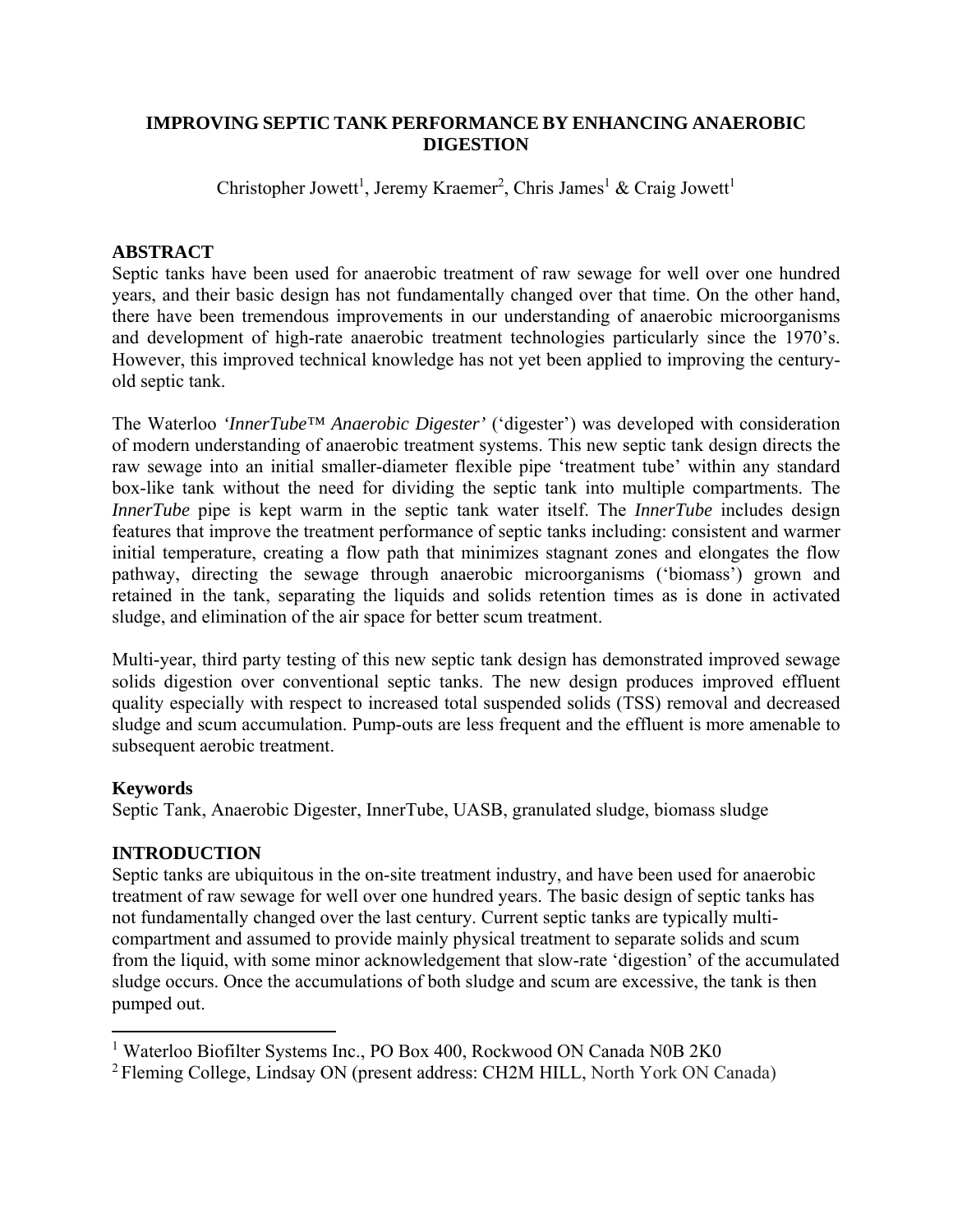What is interesting to note from the history of the septic tank is that the very early concepts developed in the late 1800's were observed to have little sludge accumulation in the tanks. Donald Cameron, who coined the term 'septic tank', noted in an 1896 paper that over a 6 month period only *"a thin layer of black earthy matter"* remained on the floor of his tank even while discharging an effluent that was *"clear and inoffensive, and not liable to any after-fermentation"* (Cameron, 1896). This early work demonstrated that septic tanks can provide biological treatment to liquefy the sewage solids, rather than just accumulate them.

There have been tremendous improvements in our understanding of anaerobic microorganisms and development of high-rate anaerobic treatment technologies particularly since the 1970's (Speece, 1996; Barber and Stuckey, 1999). However, modern technical knowledge has not yet been applied to improving the century-old septic tank.

Anaerobic digestion of sewage is a biological treatment process performed by several interacting groups of microorganisms, including those which perform 'hydrolysis' (the breakdown of particulate matter into soluble substances), 'fermentation' as in the production of cheese, yogurt, wine, and beer, and 'methanogenesis' which is the production of methane gas ('natural gas') from the liquefied sewage. Although anaerobic digestion of waste sludge is utilized at larger municipal sewage treatment plants, the anaerobic digestion technology also figures prominently in the initial treatment stage of most on-site septic systems – the septic tank.

Advantages of anaerobic digestion compared to suspended aerobic treatment are: lower energy use, potential energy recovery as methane gas, less sludge, lower nutrient requirements, higher organic loading rates, and being suitable for intermittent use like residences (e.g., Kraemer, 2017). Disadvantages include slow growth of methanogens, potential odours, greenhouse gas (methane) emissions if not captured, and potentially higher cBOD effluent values.

This paper will document the basics of anaerobic microbiology and describe why directing sewage flow and inducing a more methanogenic anaerobic environment improves treatment, especially important with higher strength sewage due to water conservation. A new technology, the *'InnerTube'* anaerobic digester, will be used to demonstrate the usefulness of improved septic tank design.

### **BASICS OF ANAEROBIC DIGESTION RELEVANT TO SEPTIC TANK DESIGN**

The following section discusses anaerobic digestion processes and designs relevant to the septic tank treatment technology. This information is adapted from Speece (1996), Barber and Stuckey (1999), Metcalf and Eddy (2003), Hulshoff Pol et al. (2004) and Kraemer (2017).

*Biologic Reactions:* Complex organic matter is converted in an initial 'fermentation' stage by 'hydrolysis' reactions to simple organics, followed by 'acidogenesis' to volatile fatty acids, then 'acetogenesis' to either acetic acid or hydrogen gas. These end products are then converted via 'methanogenesis' to methane gas. It is important to note that methanogenesis is facilitated by specialized microorganisms which are separate from those conducting the earlier reactions, grow slower, and are more sensitive to extremes of pH, toxicants, ammonium, and sulfide.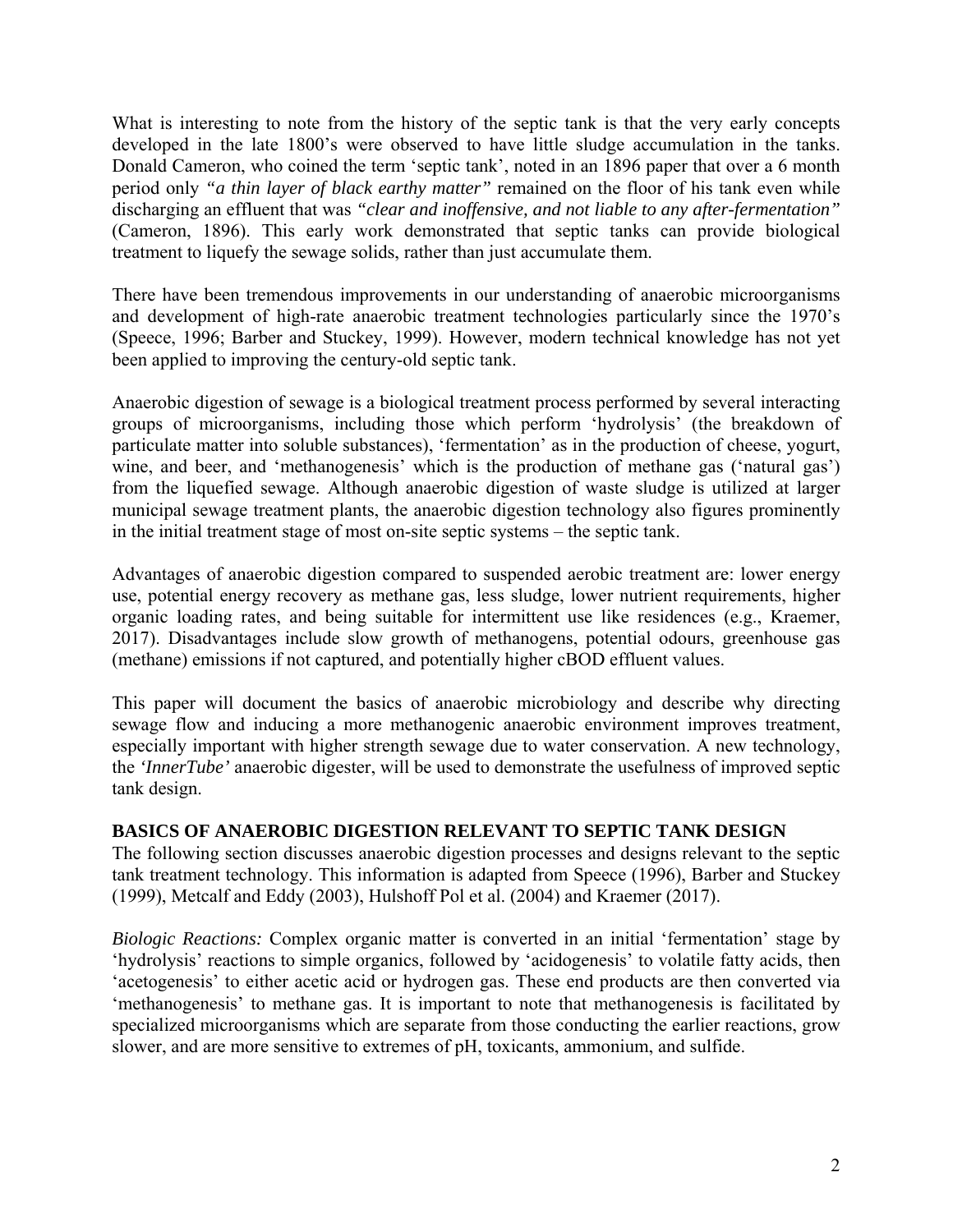Benefits are that the metabolic reactions are low energy, and the waste product (i.e. methane) contains energy that can be recovered when there is sufficient quantity. Less biomass is produced and therefore less waste sludge to be disposed of. In summary, compared to aerobic activity that produces 50% sludge and 50% waste heat, methanogens produce 10% sludge and 90% methane. Typical daily loading rates into high rate anaerobic reactors are 3.2 – 32 kg chemical oxygen demand (COD) per m<sup>3</sup> of digester tank, compared to  $0.5 - 3.2$  kg/m<sup>3</sup>/day in aerobic tanks.

Well-performing methanogenic microorganisms prefer a pH of  $6.5 - 8.2$ , and sufficient nutrients (nitrogen, phosphorus and sulfur) and trace metals (iron, cobalt, nickel and zinc), and time to acclimatize to any toxicants in the sewage. Solids retention is integral to the process, as is good contact between the sewage and the sludge<sup>3</sup>. In larger plants, solid and liquid retention times can be changed to suit the sewage constituents – soluble and simple versus particulate and complex, carbohydrates versus starches and proteins. For on-site systems, the process would necessarily be fixed at the design stage. Warmer temperatures increase the rate of microbial growth and hasten digestion of sewage constituents – ideally a warm and stable temperature range is optimum. However, research over the last two decades has looked at improving anaerobic treatment at low temperatures (McKeown et al., 2012).

*Anaerobic Reactor Types:* Anaerobic lagoons, unmixed sludge digesters and conventional septic tanks are examples of 'low rate' reactors, characterized by separated solids and hydraulic zones with no purposed intermixing. Septic tanks are the standard technology used as pre-treatment for residential leach fields but are not designed specifically for treatment purposes (e.g., Winneberger, 1984; Jowett, 2009). For instance, the double-compartment septic tank, as in Ontario's building code, allows unacceptable short-circuiting of raw sewage directly to the outlet (Figure 1). The prescribed orifices in the partition wall produce turbulent flow and allow suspension of sewage particles to the outlet pipe; this is a poor design for retention and digestion of sewage solids.

Because the box-like tank has hydraulically stagnant zones in the sides and corners of the tank, undigested solids accumulate, but do not digest, as they are distanced from the flow of the sewage within the tank. This is an undesirable accumulation of solids and is distinct from the beneficial accumulation of biomass solids within a flow stream, discussed below. The existence of the air space required in most septic tanks encourages scum formation when sludge particles float to the surface, and hydraulic short-circuiting through open-conduit flow (Winneberger, 1984; Lay et al., 2005).

<sup>&</sup>lt;sup>3</sup> Distinction should be made among (a) raw sewage solids that need to be digested by microbes, (b) digested solids that are the result of anaerobic digestion, and (c) actual biomass solids or sludge composed of beneficial microbial accumulations.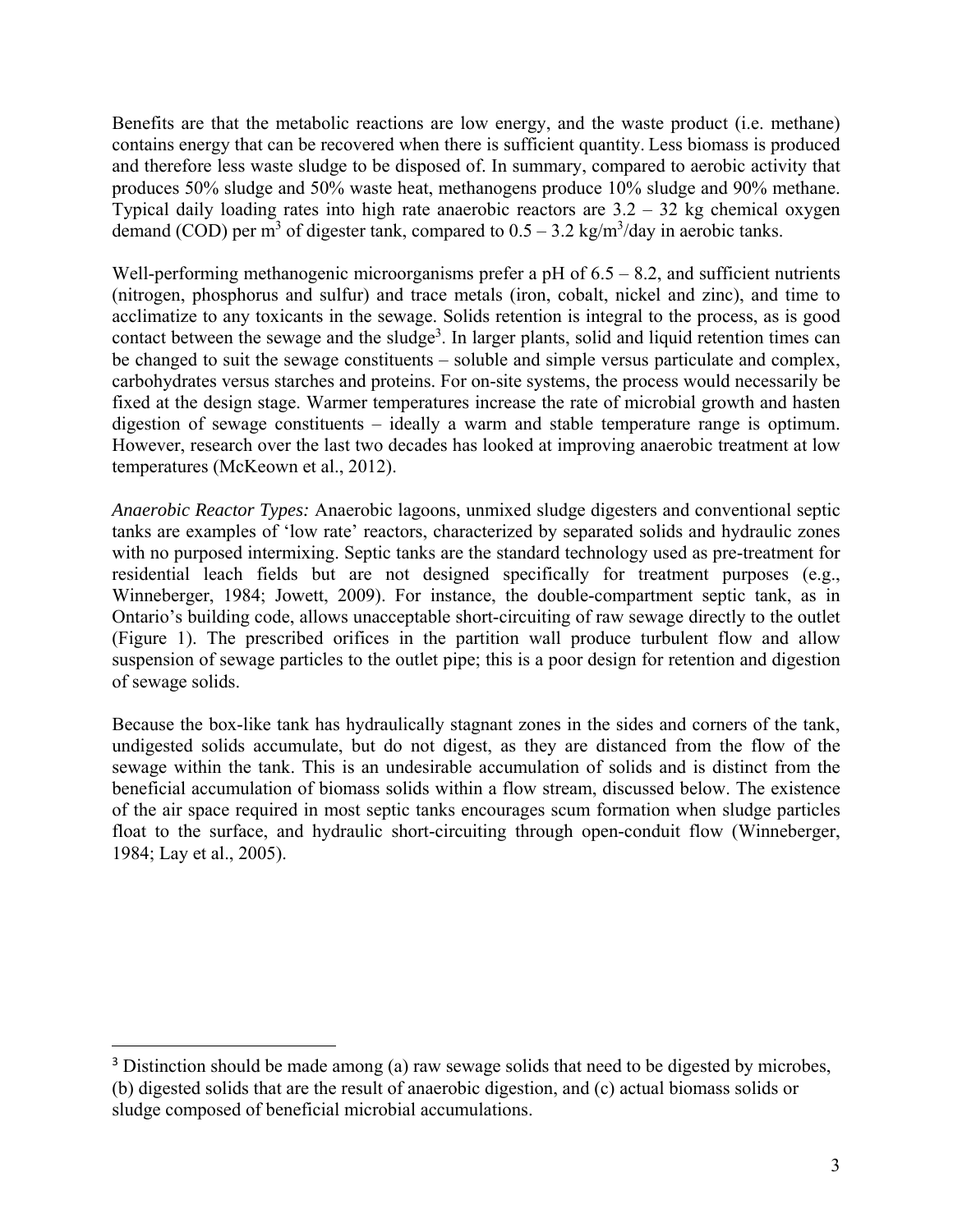

*Figure 1.* Short-circuiting of sewage from inlet to outlet due to open conduit flow and location and size of partition wall orifices.

Closed conduit flow results when the airspace is removed in a long, flooded tank (Figure 2), which in turn prevents hydraulic short-circuiting and reduces scum production (Lay et al., 2005). In a long-term comparison study with a standard box-like tank, the flooded tank in Figure 2 had 50% less solids accumulation and performed 21% and 24% better in cBOD and TSS removal respectively (Jowett, 2009).



*Figure 2.* Closed conduit flow in a long, flooded tank improves digester performance.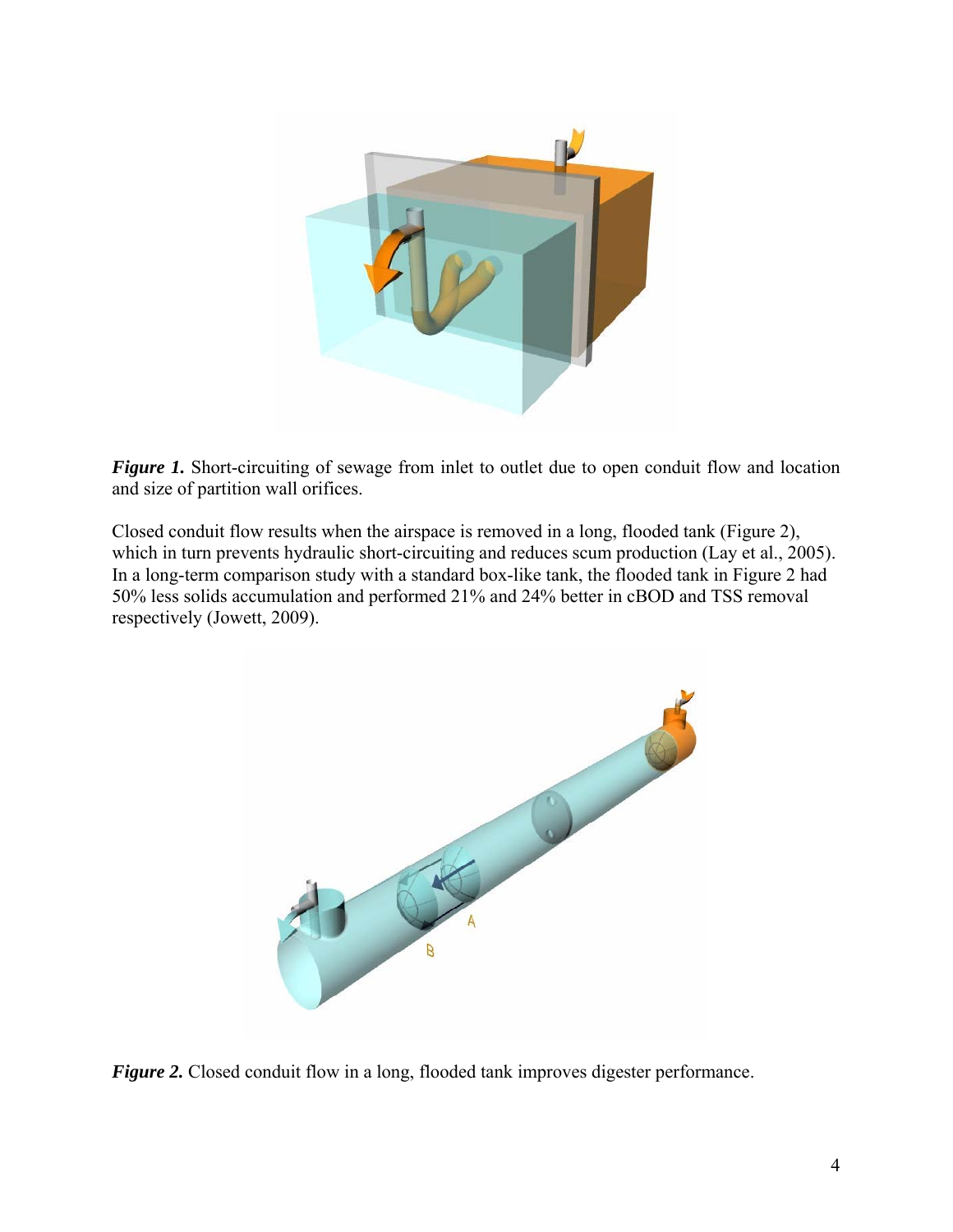'High rate' anaerobic digestion technologies include:

- anaerobic filters with high surface area internal attachment means (Speece, 1996);
- upflow anaerobic sludge blanket (UASB) with granular biomass sludge particles acting as attachment means (Lettinga et al., 1983);
- expanded granular sludge blanket (EGSB) like the UASB but with higher upflow velocity; and
- anaerobic baffled reactor, basically a septic tank with multiple baffles directing flow in a continuous upflow and down flow meander which ensures the sewage contacts active biomass (Barber and Stuckey, 1999).

The higher rate systems are not necessarily higher maintenance though, and some of their features can be adapted to the passive and low-temperature conditions found in on-site systems.

*Biomass Separation and Retention:* An interesting aspect of several high-rate anaerobic digestion technologies, such as the UASB, EGSB and sometimes also the anaerobic filter, is the formation of 'granular sludge' biomass and its involvement in the process. Granular sludge is composed of intertwined microbial masses that are structured and layered, with a dense pellet-like shape of 0.5 to 3.0 mm diameter. When raw sewage is placed in a tank and directed upwards in the tank at a particular velocity, the granular sludge forms and becomes suspended in the liquid and improves rates of biological sewage treatment.

These plug flow reactors improve treatment with better growth kinetics, little short-circuiting, and are smaller in size. Biomass formed must be retained so a high biomass inventory is needed with high solids retention time (SRT). This is the same design feature found in aerobic activated sludge where the biomass providing treatment is separated from the liquid flow. The separation and retention of biomass within the tank allows for the liquid to flow quickly through the treatment system while the biomass solids are retained for a long time thereby ensuring their continued growth and desired sewage treatment.

Importantly, it is desirable that the sewage *flows through the retained biomass* rather than keeping the liquids and solids separated. This allows both soluble and solid organics to be digested at the same time. This concept is non-intuitive as the normal septic tank is thought of as having separate spaces for sludge in the bottom and liquid in the middle, whereas these plug flow reactors are designed to have the sludge and liquid in the same space, though at different flow rates, to improve treatment.

The ideal reactor encourages methanogenesis with warmer and stable temperatures, but also directs flow of sewage through the accumulated biomass solids formed in the reactor – physical design of the reactor is the foremost aspect to accomplish these flow characteristics.

As will be described below, it is the contacting of sewage liquid and solid contaminants with active biomass that improves treatment performance and degradation of sewage solids, instead of merely settling them in the bottom of the septic tank. Removing the air space to sludge connection enhances scum management (e.g., Lay et al., 2005). Improvement can also be made by protracted physical contact between potential scum solids and microbial biomass while the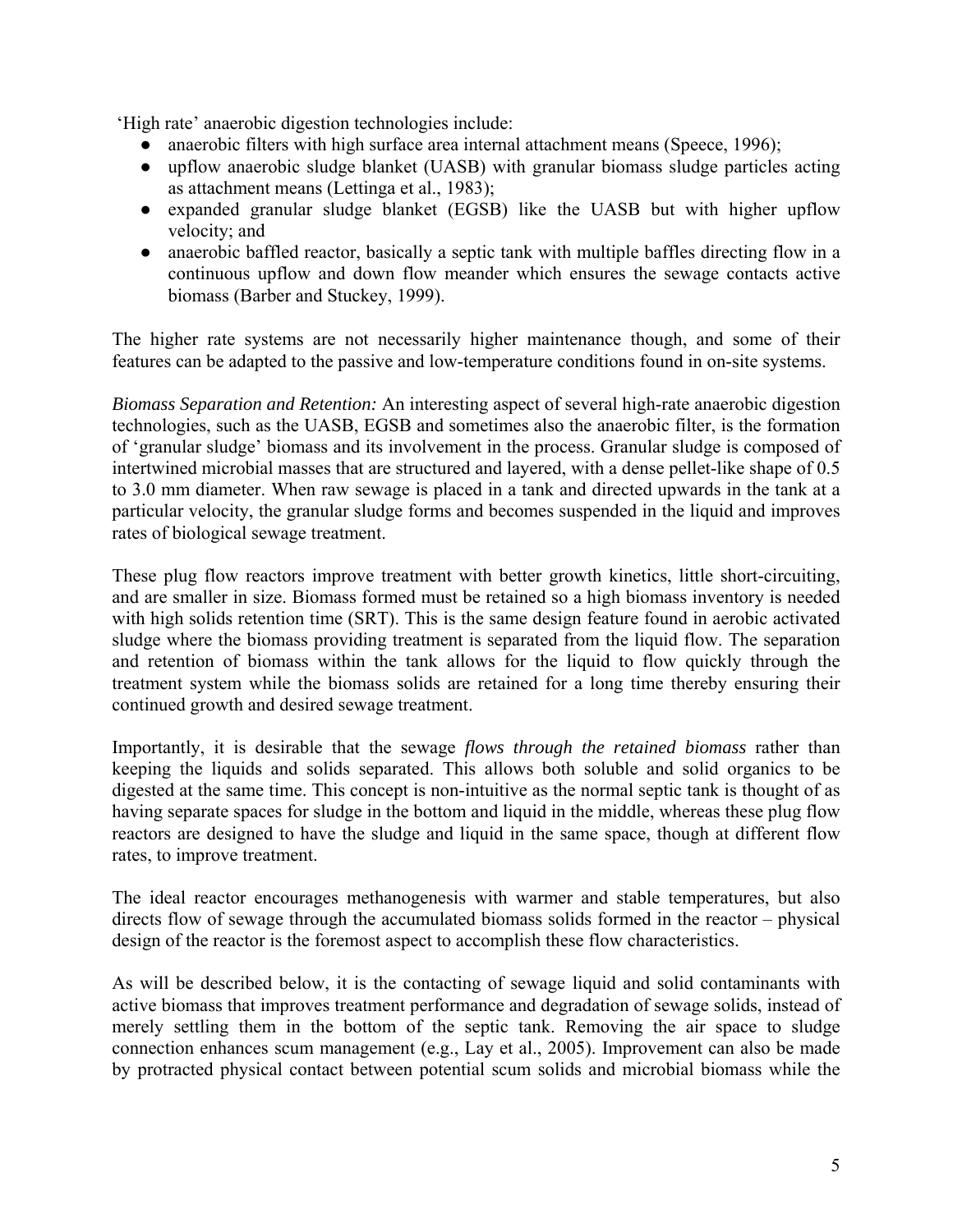solids are still emulsified in the liquid, so that they are digested to liquid and gases without forming a scum layer in the top of the septic tank.

### **CONFIGURING A BETTER SEPTIC TANK**

Following the above discussion, improvements over conventional septic tank design would incorporate features of; flooded tank, closed-conduit flow, removal of airspace, avoidance of 'dead' or stagnant space by directed flow, warm fully-anaerobic digestion, and use of 'high-rate' design features such as granular sludge. The system would still have to compete in the marketplace with the standard septic tanks and therefore cost increases must be minimized.

The *'InnerTube Digester'* has been developed to address these improvements, and although the presence of granular sludge is still being investigated, the presence of coarse microbial biomass particles within the pipe is verified. The addition of a long, confined tube to receive raw sewage within an existing standard tank (Figure 3) provides the characteristics listed above to improve anaerobic digestion. Sewage is directed through the tube from the inlet to the outlet, the end of which is preferably distant from the tank effluent pipe to increase overall retention time in the tank.

The pipe has a volume of about 10% of the tank volume, which with a tank design capacity of 2 days peak flow capacity, provides an HRT of 5 hours or so in the pipe. However, with water conservation measures now so prevalent, this can increase to 20 hours or more on average. More importantly, the SRT in the pipe can be 'indefinite' if the flow of influent sewage is not strong enough to flush out the beneficial microbial sludge within the pipe.

Biomass particles are grown and retained in the pipe, which allows water to flow past and through this sludge 'blanket', with solids being retained longer than the water flowing through the tube. This means the solids retention time is longer than the hydraulic retention time, a key feature of high-rate anaerobic treatment technologies described earlier. The lack of airspace in the tube allows a greater degree of methanogenic microbial activity to digest solids and precludes solid scum formation. The sewage TSS is only in the direct path of the incoming sewage, with no hydraulic 'dead' spaces where sludge would accumulate without decomposition. This configuration allows a passive and more thorough anaerobic digestion as described earlier, without a large increase in cost.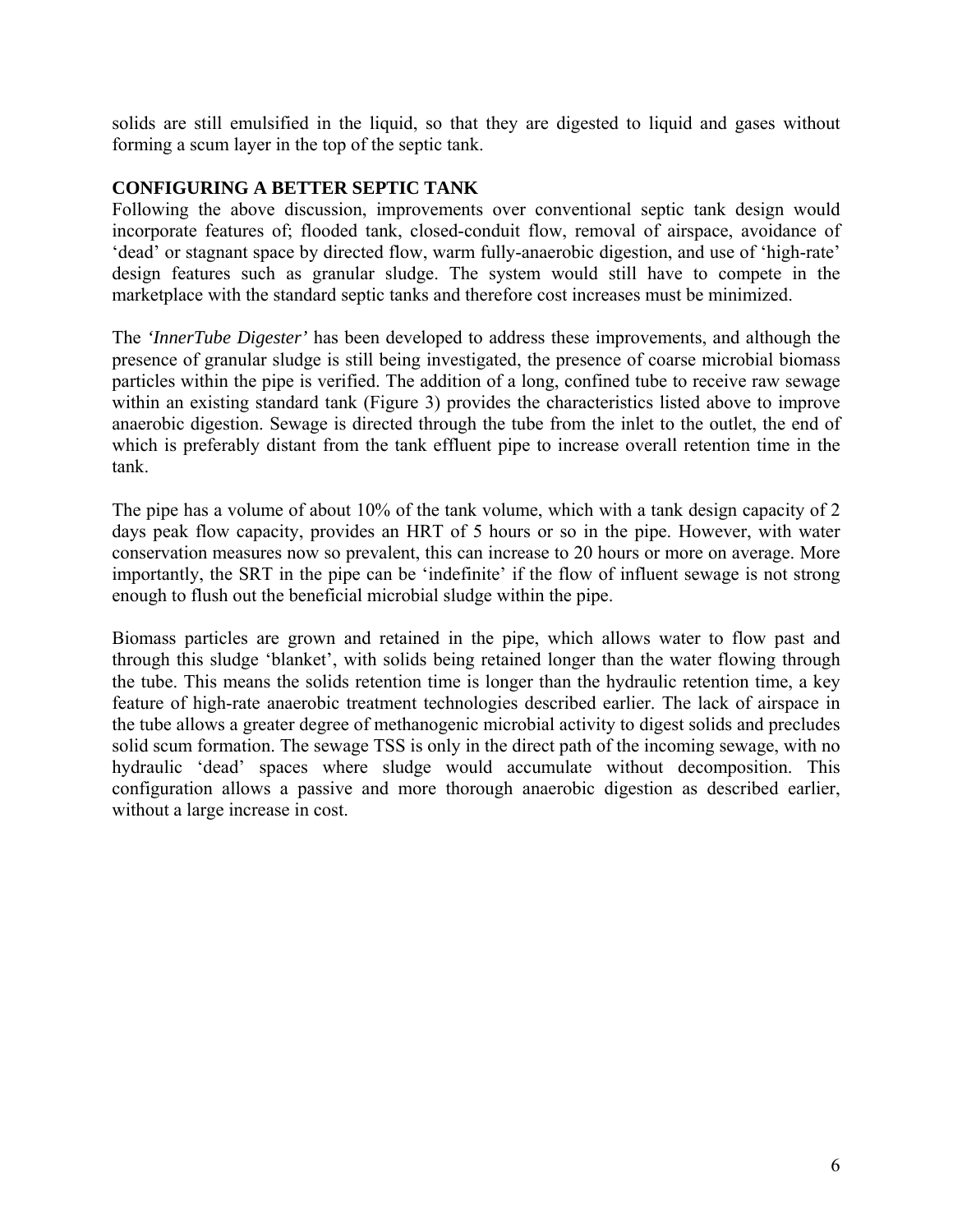

*Figure 3.* The *InnerTube* technology converts a box-like septic tank into a more efficient treatment system, modeled after the upflow anaerobic sludge blanket process.

### *Temperature Stability*

When standard septic tanks are tightly packed into surrounding soil, the loss of heat through the sidewalls and ceiling can be substantial, as evidenced by melting of snow above a tank. The deeper body of water in a tank allows convection currents to form more readily than inside the shallow depth of the *InnerTube* pipe. Fewer convection currents result in less heat loss by advection.

The digester tank is buried in soil but the *InnerTube* pipe itself is not in contact with the outer walls, and is therefore insulated from this loss of heat. In addition, the warm sewage entering the *InnerTube* pipe has its heat content confined to the pipe and not diluted with the rest of the tank contents, which are cooler. The combination of the pipe inside an otherwise standard septic tank provides a warmer environment in which sewage sludge can be digested. The warmer environment is important, as documented in Pussayanavin et al. (2015), because it facilitates increased methanogenic activity, increases microbial diversity and activity resulting in better digestion of sludge and less frequent pump-outs than at cooler temperatures.

### *Comparative Performance at BNQ Test Facility*

Side by side testing at the Bureau de Normalisation de Quebec (BNQ) test facility in Quebec showed that the new digester performed substantially better in solids digestion than a standard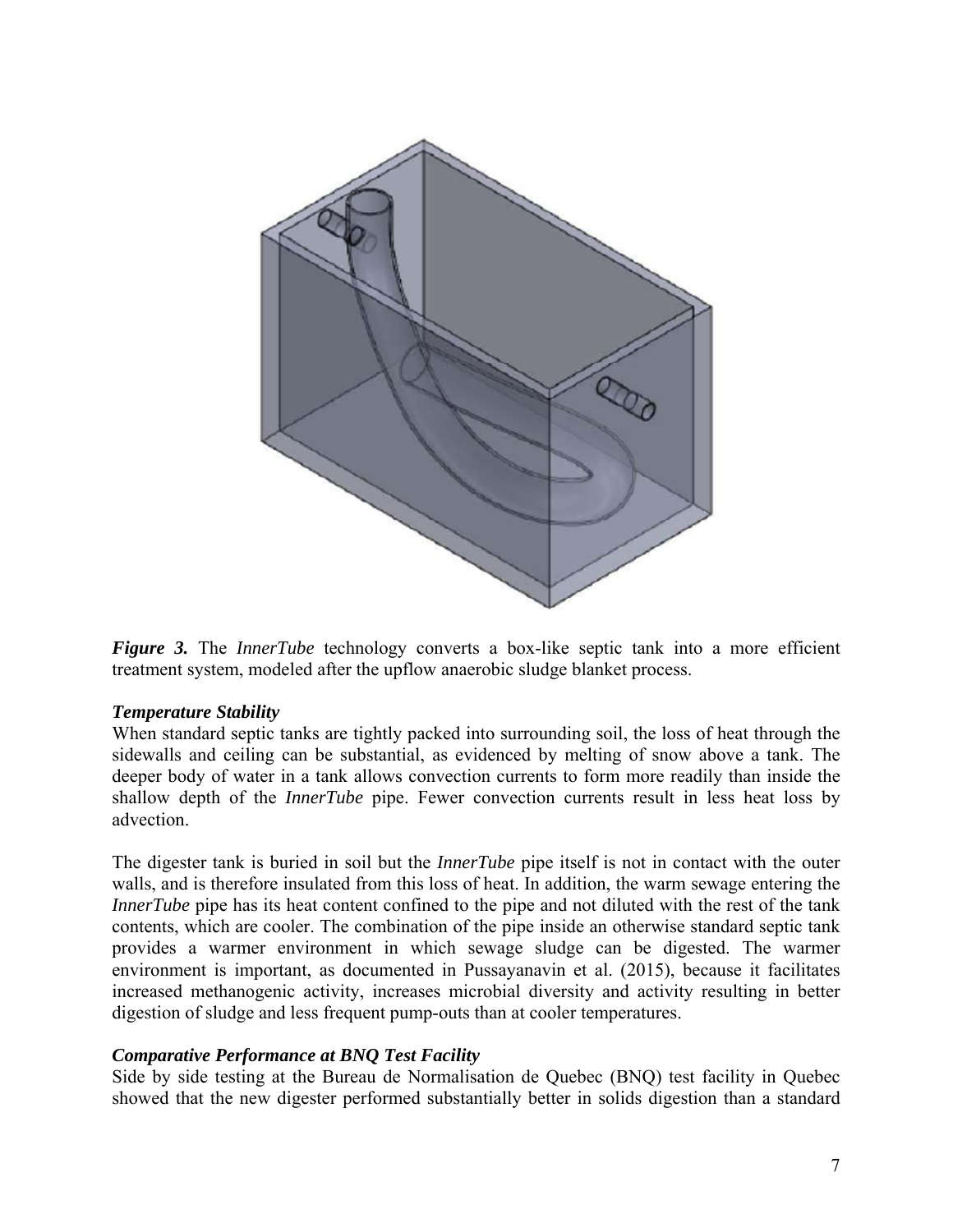septic tank of the same size and same sewage flow of 1500 L/day. Communal residential sewage was dosed equally to the two tanks (each of nominal 3000 L capacity) from early September 2015 to mid-February 2016. The normal NSF-style morning-noon-night dosing sequence with the NSF-style stress tests was used during the first half of the testing period, while the second half of the testing period followed a 'working parent' NSF-style morning-night sequence from Monday to Friday with the normal sequence on weekends. The same volume of sewage was dosed each day regardless of the sequence. In total, 805,500 L of raw sewage was dosed to each tank over 537 consecutive days, containing 160 kg BOD, 207 kg TSS, and 39 kg TKN.

*Solids Accumulation:* Within 5 months of operation (including a severely harsh winter), the conventional septic tank had accumulated 33" of sludge in the first compartment compared to 11" in the first compartment of the *InnerTube* digester tank (taken where the *InnerTube* pipe exits into the tank). After 8 months the septic tank had accumulated solids from floor to airspace, solid enough to support a metal rod standing up in it (Figure 4a). The digester tank under the same conditions had no scum in the inlet or outlet area and only a minor amount of sludge, not sufficient to warrant a pump-out (Figure 4b).



*Figure 4a.* After 8 months of BNQ testing, the septic tank is completely full of solids.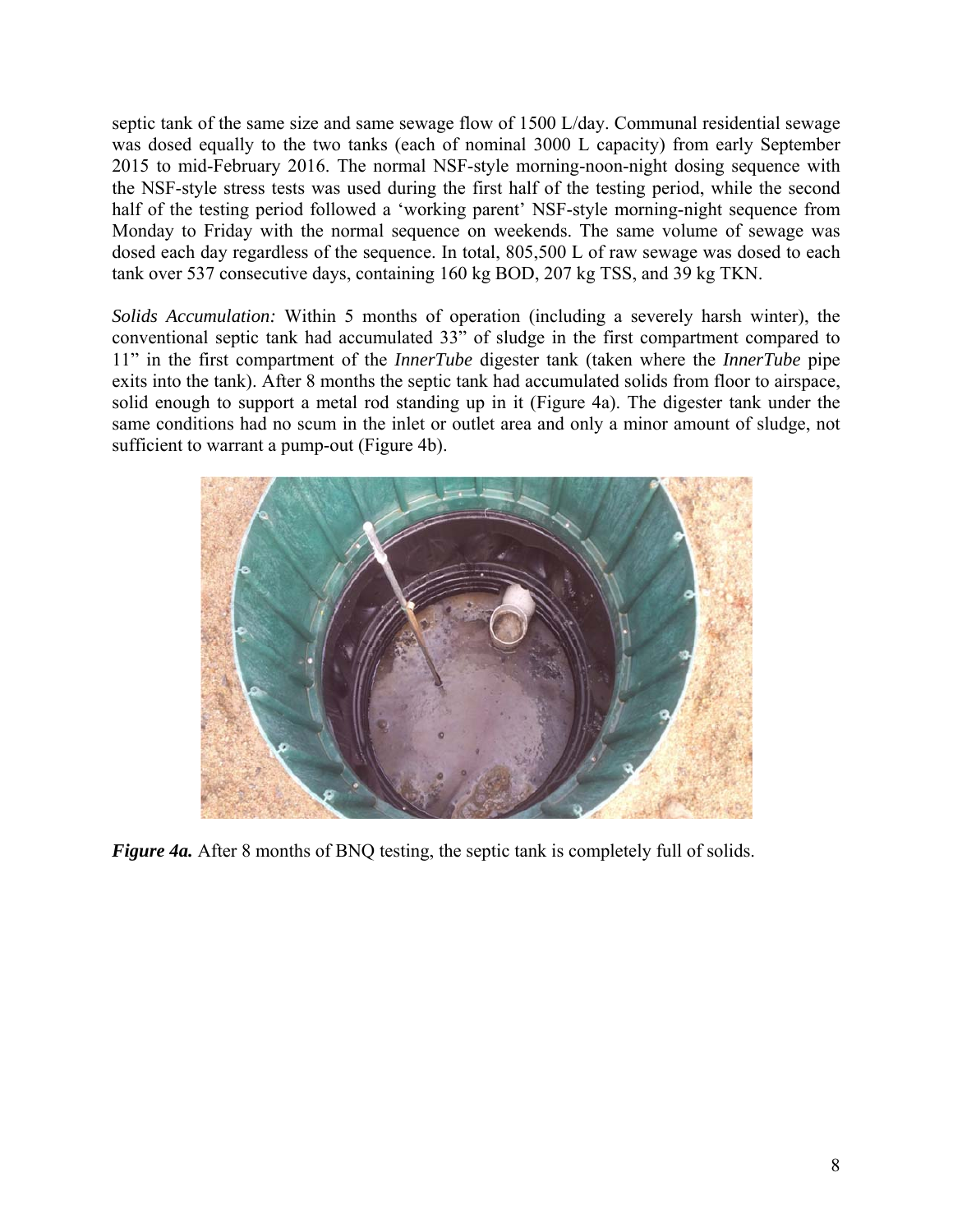

*Figure 4b.* In comparison, the *InnerTube* digester has insufficient solids to pump out and effectively no scum layer.

At Day = 540 or 10 months after its first pump-out, the septic tank had again accumulated 22" of sludge or 45% by volume, enough to require a second pump-out (Figure 5a). By contrast, even after 18 months of continuous peak flow operation at 1500 L/day and without any prior pumpout, the *InnerTube* tank still has no scum and only 14" of sludge in the tank and does not require a pump-out (Figure 5b).



*Figure 5a.* In 10 months after its first pump-out, the septic tank is completely full of solids.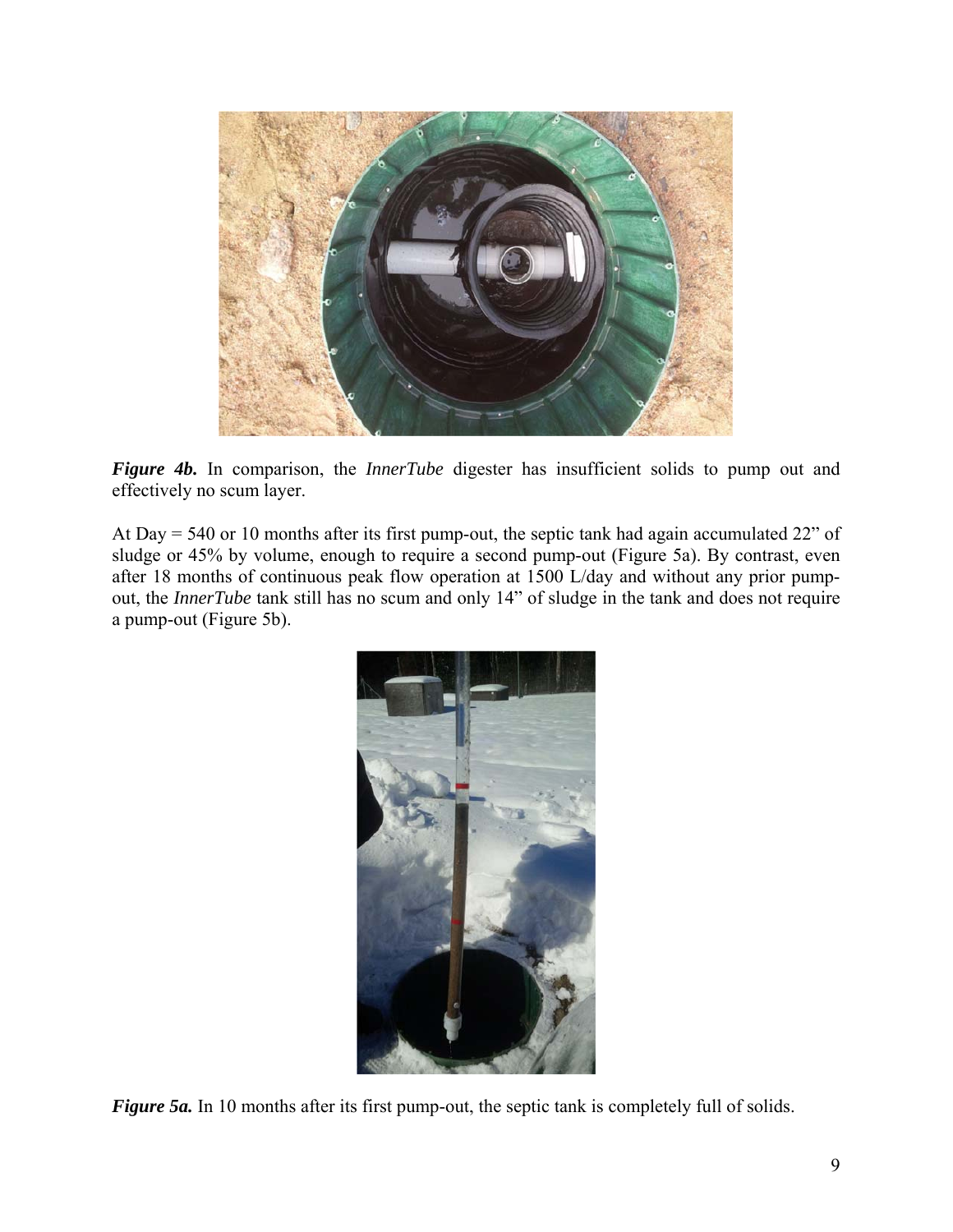

*Figure 5b.* The digester still has insufficient solids to warrant a pump out, after 18 months of continuous peak flow.

*Performance Improvement:* In the first 8-month period, although only 3 samples were taken, the *InnerTube* digester effluent was 7.4% better in cBOD, 30.1% better in TSS, and 9.2% better in fecal coliforms than the septic tank effluent. This suggests that the *InnerTube* digester may produce an improved effluent with respect to suspended solids removal, even while digesting far more solids. The actual cBOD removal is not expected to be much better, because the digested solids will themselves produce additional dissolved cBOD (sugars, fatty acids, etc.), adding to the cBOD value, though at the same time making it an easier, more 'labile' effluent to treat than cBOD bound up in larger molecules in solid form.

### *Performance at MASSTC Test Facility*

At the Massachusetts Alternative Septic System Test Center (MASSTC) at the Otis Air Force Base, Cape Cod MA a 1500 US gallon *InnerTube* digester has been continuously tested for 3.5 years (and is on-going). The tank contains 15 feet of 12" diameter *InnerTube* pipe into which raw sewage is directed (Figure 6). The tank has no effluent filter.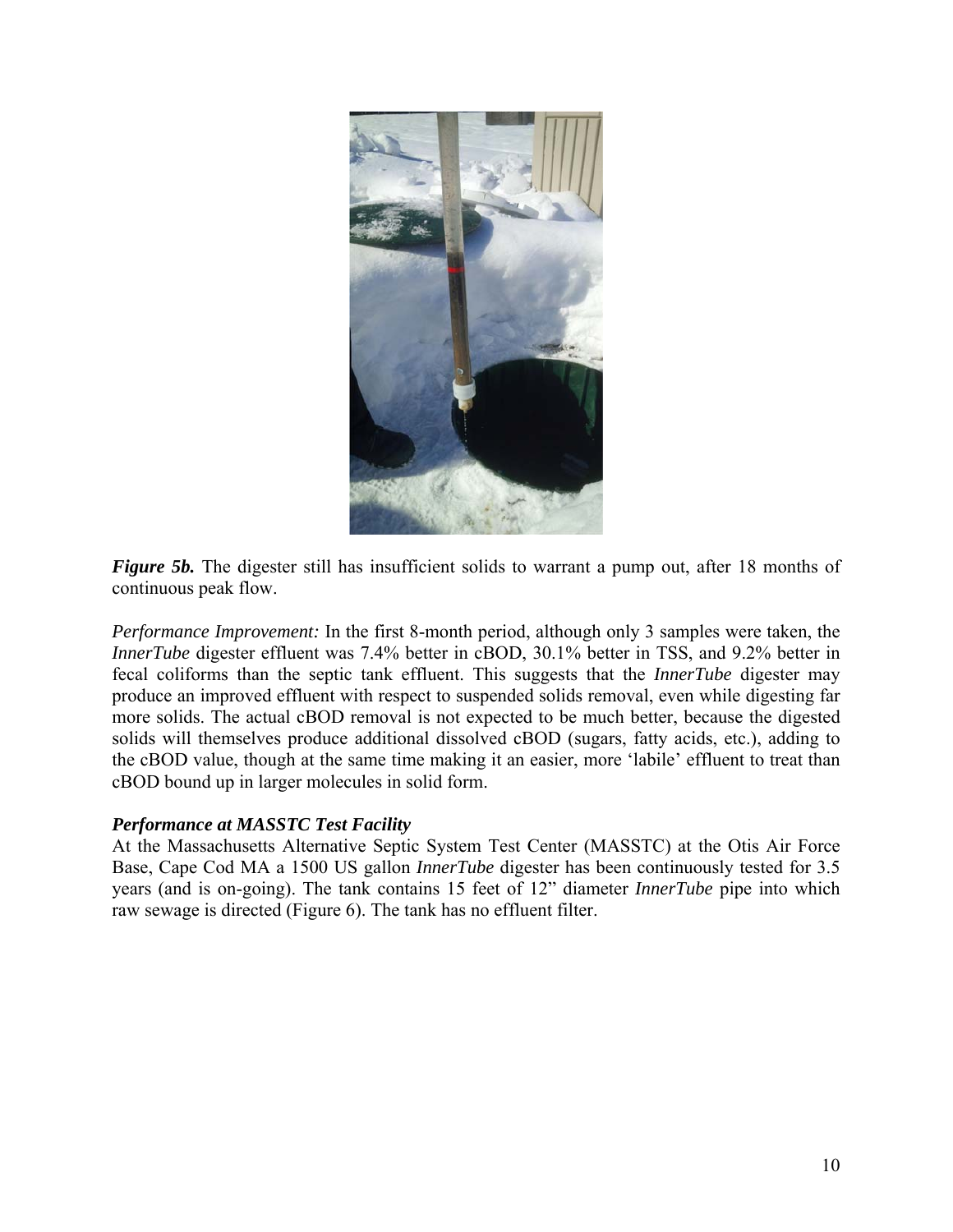

*Figure 6.* Raw sewage is directed through the *InnerTube* pipe before entering the greater tank volume.

By Day 1293, the inlet area of the tank above the outlet of the *InnerTube* pipe contained scum, and likely the intervening space was largely filled with scum and sludge (Figure 7).



**Figure 7.** After 3.5 years of continuous dosing scum and sludge have accumulated at the tank inlet.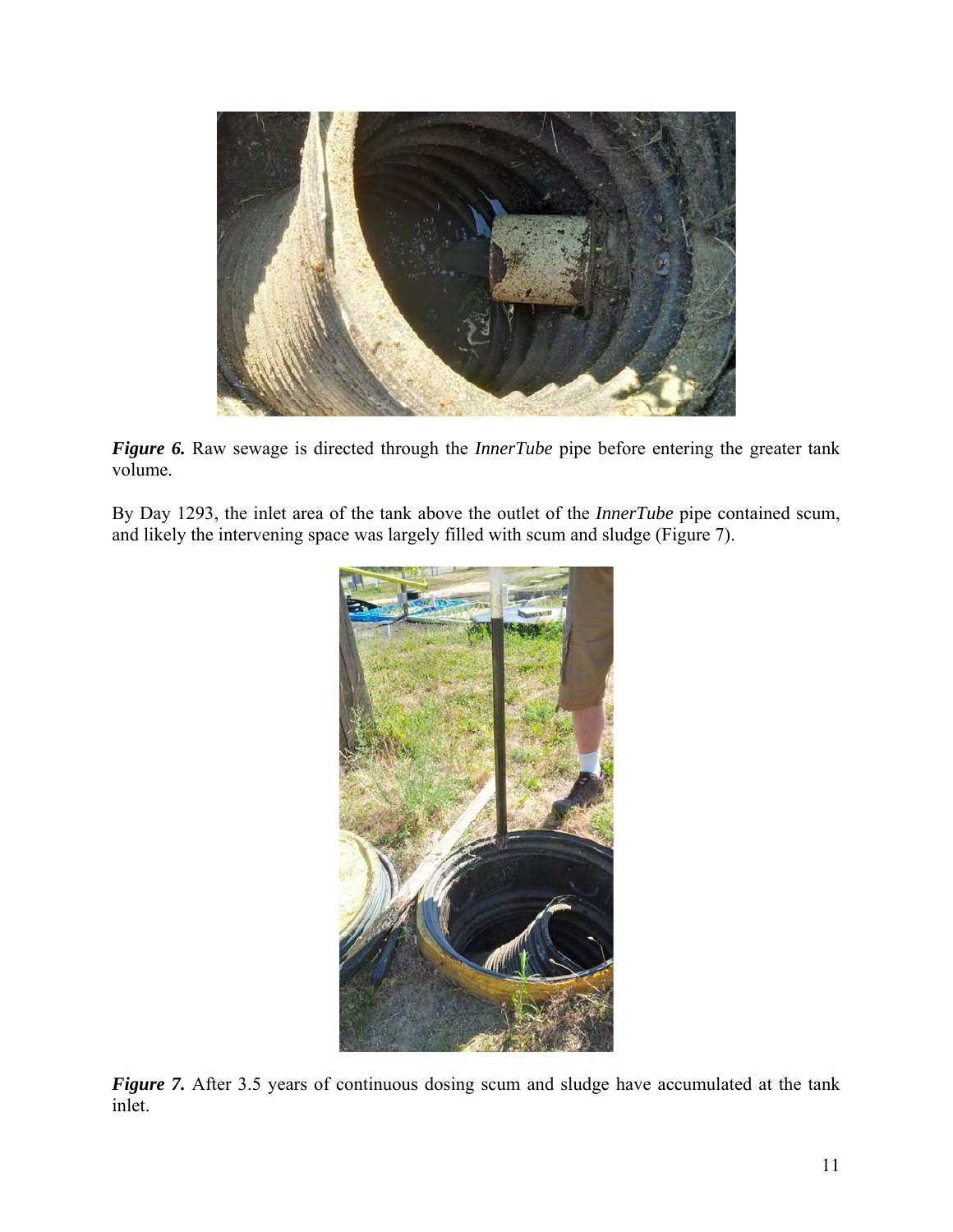However, over the test period, no scum at all appeared in the outlet end of the singlecompartment tank (e.g., Figure 8), and after 1293 days, there was only 6" of sludge in the outlet end. The *InnerTube* tank does not need pumping out even after receiving 1.38 million litres of sewage.



*Figure 8.* After 3.5 years of continuous dosing no scum has formed at the tank outlet and sludge depth is 6".

The average cBOD and TSS values of the *InnerTube* tank effluent were 101 mg/L and 51 mg/L, representing removal rates of 47% and 75% respectively, from the BOD and TSS sewage values. This is very good performance for primary treatment, especially for TSS removal, similar to the BNQ case.

# **CONCLUSIONS**

More thorough treatment of sewage is obtained in modified septic tanks with consistent and warmer temperature, utilization of more tank space, and removing the air space. Utilizing the produced biomass in the septic treatment process appears to be an easy improvement suitable for on-site systems. 'Plug flow' reactors like the *InnerTube* tank described in this paper direct liquid sewage through accumulated biomass solids to obtain a more thorough anaerobic digestion of sewage solids resulting in fewer pump-outs.